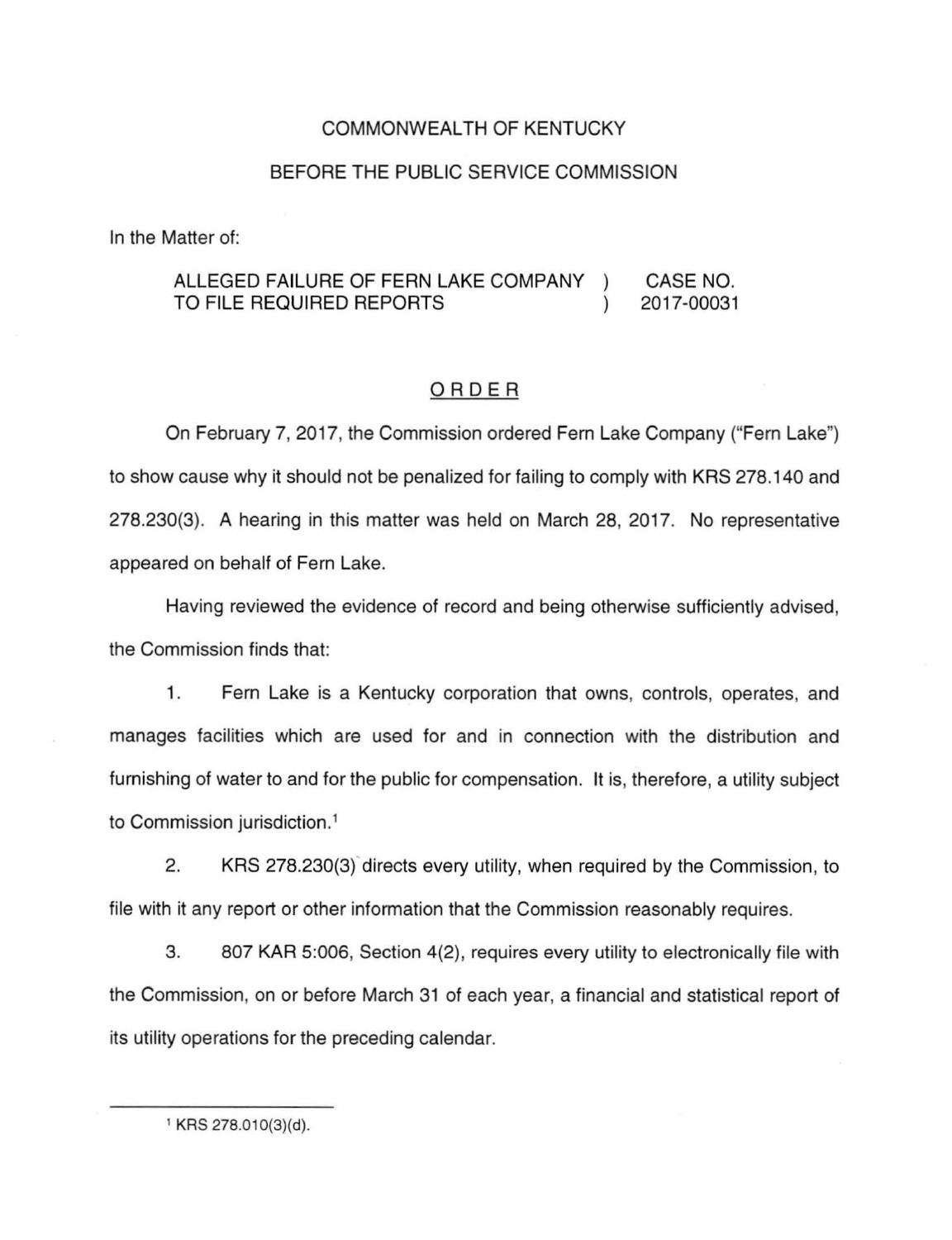4. KRS 278.140 requires each utility to file, on or before March 31 of each year, a report of its gross earnings or receipts derived from intrastate business for the preceding calendar year.

5. As of April 1, 2015, Fern Lake had neither filed these reports for the 2014 calendar year operations nor requested an extension of time in which to make such filing.

6. On January 14, 2016, the Commission provided to Fern Lake an electronic link to the standard forms for the annual financial and statistical report and the report of gross earnings from intrastate business.

7. As of April 1, 2016, Fern Lake had neither filed these reports for the 2015 calendar year operations nor requested an extension of time in which to make such filing.

8. Where the act which a utility is required to do is merely clerical in nature, willfulness or deliberate intent can be inferred from the fact of noncompliance.<sup>2</sup>

9. Fern Lake has willfully failed to submit its reports by March 31 , as required by 807 KAR 5:006, Section 4(2), and KRS 278.140.

10. Fern Lake has willfully failed to comply with KRS 278.230(3) by failing to file its annual and statistical report for the 2014 calendar year.

11 . Fern Lake has willfully failed to comply with KRS 278.230(3) by failing to file its annual and statistical report for the 2015 calendar year.

12. Fern Lake has willfully failed to comply with KRS 278.140 by failing to file its report of its gross earnings or receipts derived from intrastate business for the 2014 calendar year.

<sup>&</sup>lt;sup>2</sup> See Re Dyke Water Company, 55 PUR3d 342 (Cal. P.U.C. 1964).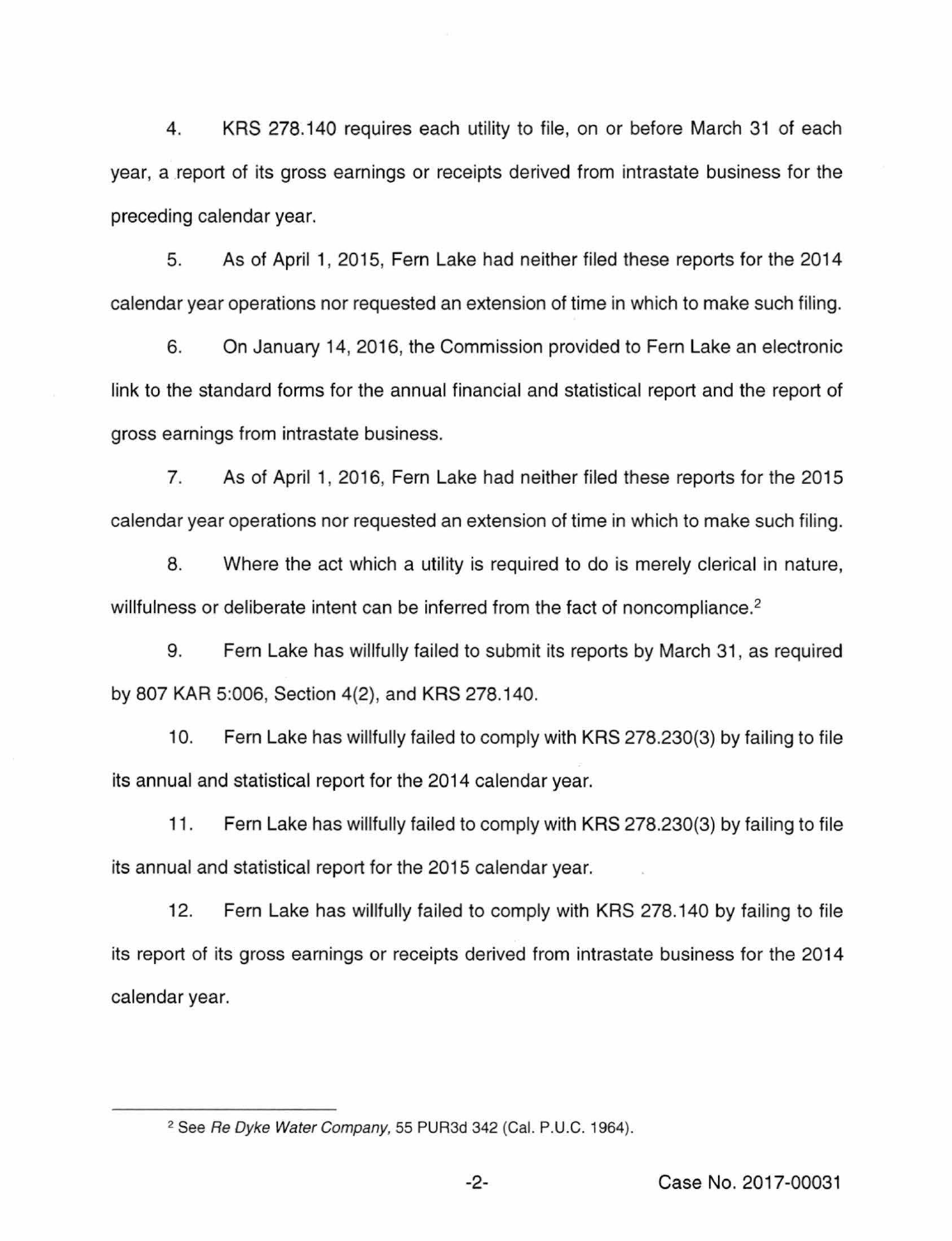13. Fern Lake has willfully failed to comply with KRS 278.140 by failing to file its report of its gross earnings or receipts derived from intrastate business for the 2015 calendar year.

14. KRS 278.990(1) provides that any utility that willfully violates any Commission order, provision of KRS Chapter 278, any regulation promulgated pursuant to KRS Chapter 278, or fails to perform any duty imposed upon it under those sections, shall be subject to a civil penalty not less than \$25.00 and not more than \$2,500.00 for each violation.

15. Fern Lake should be assessed a penalty of \$5,000.00 for its willful failure to comply with KRS 278.230(3).

16. Fern Lake should be assessed a penalty of \$5,000.00 for its willful failure to comply with KRS 278.140.

IT IS THEREFORE ORDERED that:

1. Fern Lake is assessed a penalty of \$5,000.00 for its willful failure to comply with KRS 278.230 and 807 KAR 5:006, Section 4(2).

2. Fern Lake is assessed a penalty of \$5,000.00 for its willful failure to comply with KRS 278.140.

3. Fern Lake shall pay the assessed penalties, totaling \$10,000.00, within 14 days of the date of this Order. Payment shall be by certified check or money order made payable to "Treasurer, Commonwealth of Kentucky'' and shall be sent by certified mail or delivered to Office of General Counsel, Public Service Commission of Kentucky, 211 Sower Boulevard, P. 0. Box 615, Frankfort, Kentucky 40602-0615.

-3- Case No. 2017-00031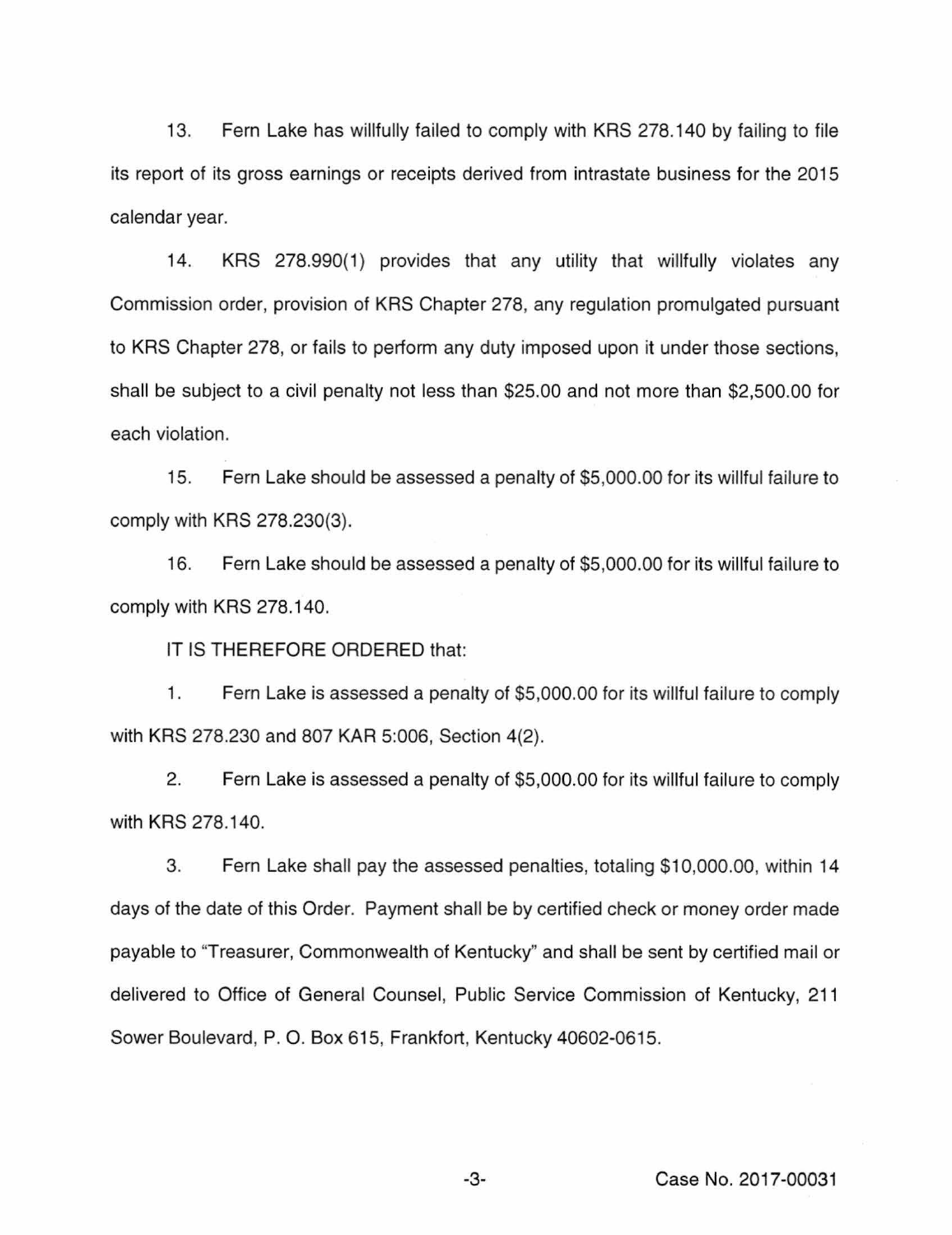By the Commission



ATTEST:

Mathems **Executive Director** 

Case No. 2017-00031